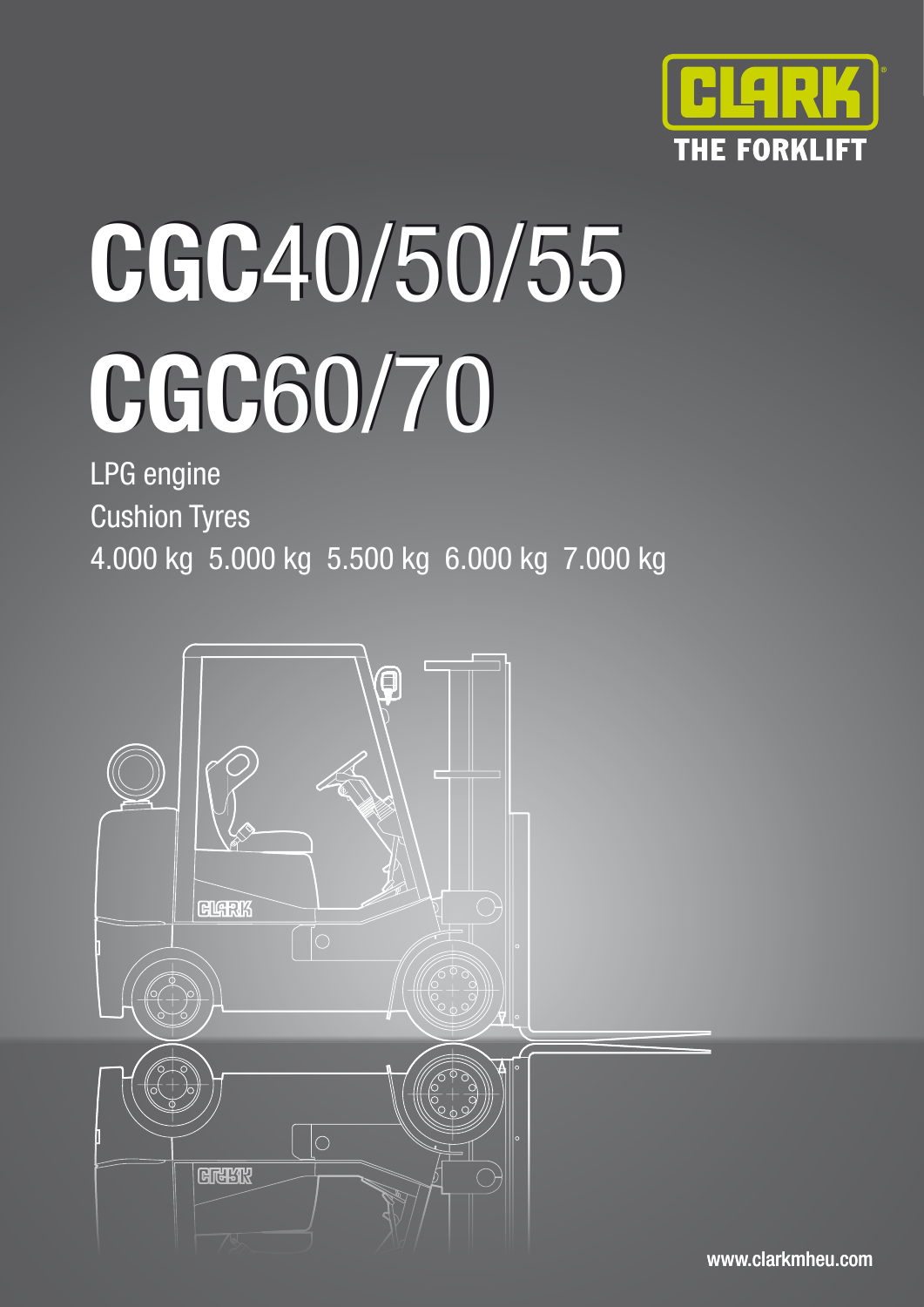



For corresponding data see specification chart.

 $a = 200$  mm  $\text{Ast} = \text{Wa} + x + \text{I6} + a$ applies only if b12 / 2 < b13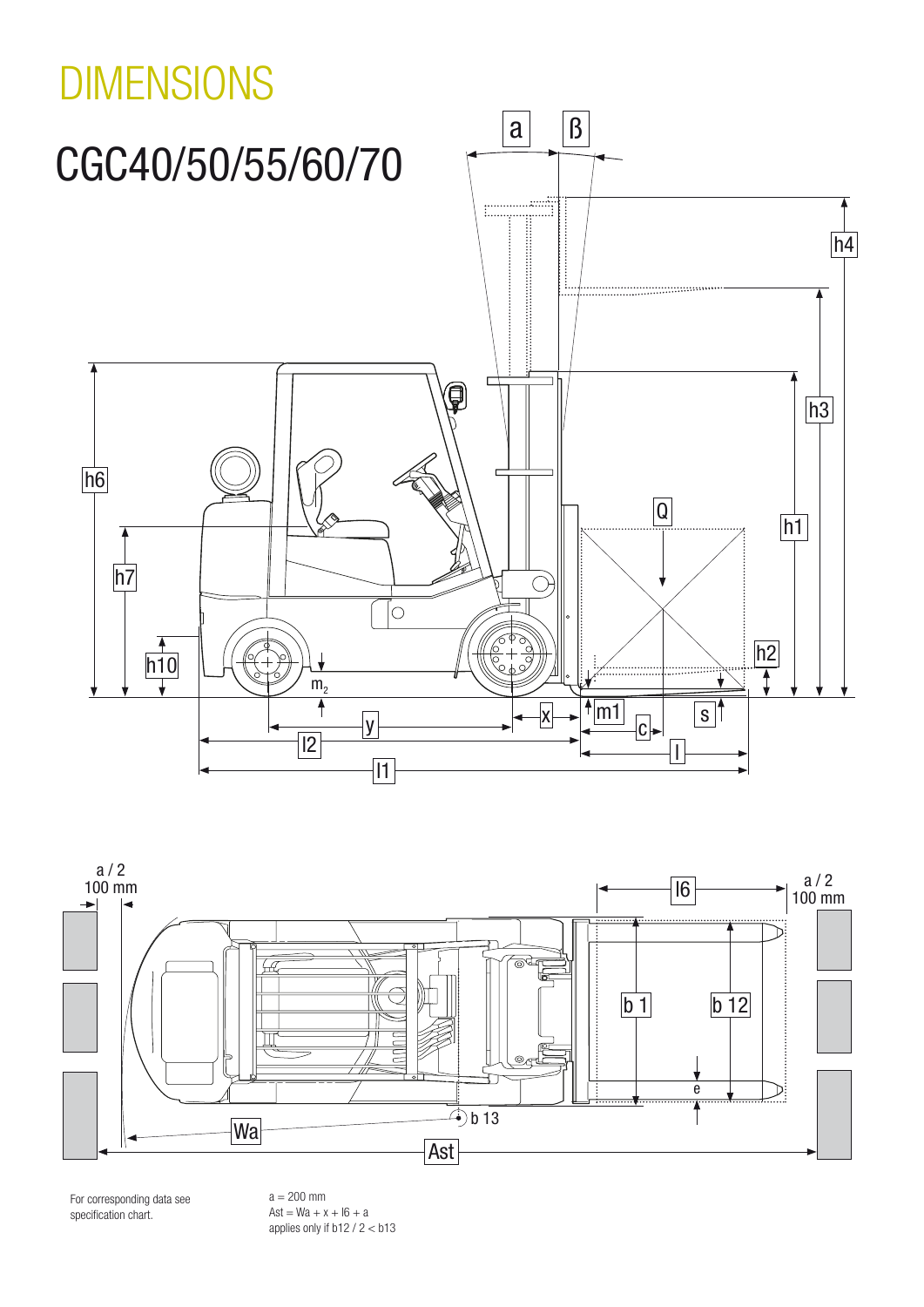# SPECIFICATIONS

#### Product Specifications acc. to VDI 2198

|        | 1.1 Manufacturer (Abbreviation)                                    |                              | <b>CLARK</b>            | <b>CLARK</b>         | <b>CLARK</b>         |
|--------|--------------------------------------------------------------------|------------------------------|-------------------------|----------------------|----------------------|
|        | 1.2 Manufacturer's designation                                     |                              | CGC40                   | CGC <sub>50</sub>    | CGC55                |
|        | 1.3 Drive unit Diesel, L.P. Gas                                    |                              | LPG                     | LPG                  | LPG                  |
|        | 1.4 Operator type stand on/driver seated                           |                              | <b>Driver Seated</b>    | <b>Driver Seated</b> | <b>Driver Seated</b> |
|        | 1.5 Load capacity/rated load                                       | $Q$ (kg)                     | 4000                    | 4990                 | 5500                 |
|        | 1.6 Load centre distance                                           | $c$ (mm)                     | 500                     | 500                  | 600                  |
|        | 1.8 Load centre distance, centre of drive axle to fork face x (mm) |                              | 439                     | 452                  | 467                  |
|        | 1.9 Wheelbase                                                      | $y$ (mm)                     | 1570                    | 1790                 | 1790                 |
|        | 2.1 Service weight                                                 | k <sub>0</sub>               | 5861                    | 6737                 | 7657                 |
|        | 2.2 Axle loading, laden front / rear                               |                              | 8359 / 1130             | 10175 / 1098         | 11767 / 1333         |
|        | 2.3 Axle loading, unladen front / rear                             |                              | 2306 / 3555             | 2950 / 3787          | 3048 / 4609          |
|        | 3.1 Tyre type *1                                                   |                              | C                       |                      | C                    |
|        | 3.2 Tyre size, front                                               |                              | $22 \times 9 \times 16$ | 22 x 12 x 16         | 22 x 12 x 16         |
|        | 3.3 Tyre size, rear                                                |                              | 18 x 6 x 12.12          | 22 x 7 x 16          | 22 x 7 x 16          |
|        | 3.5 Wheels, number front/rear $(x =$ drive wheels)                 |                              | 2x/2                    | 2x/2                 | 2x/2                 |
|        | 3.6 Tread, front                                                   | $b10$ (mm)                   | 1062                    | 1113                 | 1113                 |
|        | 3.7 Tread, rear                                                    | $b11$ (mm)                   | 1118                    | 1093                 | 1093                 |
|        | 4.1 Tilt of upright $\alpha$ = back / $\beta$ = front              | Grad                         | 8/9                     | 8/9                  | 8/9                  |
|        | 4.2 Height, upright lowered                                        | h1(mm)                       | 2264                    | 2286                 | 2286                 |
|        | 4.3 Freelift                                                       | $h2$ (mm)                    | 165                     | 165                  | 175                  |
|        | 4.4 Lift height *2                                                 | h3(mm)                       | 3099                    | 2946                 | 2845                 |
|        | 4.5 Height, upright extended (with load backrest)                  | h4(mm)                       | 4318                    | 4165                 | 4064                 |
|        | 4.7 Height overheadguard                                           | $h6$ (mm)                    | 2215                    | 2215                 | 2215                 |
|        | 4.8 Seat height                                                    | $h7$ (mm)                    | 1150                    | 1150                 | 1150                 |
|        | 4.12 Coupling height                                               | $h10$ (mm)                   | 337                     | 337                  | 337                  |
|        | 4.19 Overall length                                                | $11$ (mm)                    | 3505                    | 3891                 | 3960                 |
|        | 4.20 Length to face of forks                                       | $12$ (mm)                    | 2438                    | 2672                 | 2741                 |
|        | 4.21 Width                                                         | $b1, b2$ (mm)                | 1290                    | 1392                 | 1392                 |
|        | 4.22 Fork dimensions                                               | $s \bullet e \bullet I$ (mm) | 50 x 127 x 1070         | 50 x 150 x 1220      | 57 x 150 x 1220      |
|        | 4.23 Fork carriage DIN 15173, A, B                                 |                              | Class III A             | Class III A          | Class IV A           |
|        | 4.24 Fork carriage width                                           | $b3$ (mm)                    | 1040                    | 1245                 | 1245                 |
|        | 4.31 Ground clearance minimum                                      | $m1$ (mm)                    | 96                      | 96                   | 96                   |
|        | 4.32 Ground clearance centre of wheelbase                          | $m2$ (mm)                    | 115                     | 155                  | 155                  |
|        | 4.33 Aisle width for pallets 1000x1200 crossways                   | Ast(mm)                      | 3933                    | 4173                 | 4231                 |
|        | 4.34 Aisle width for pallets 1200x800 lengthways                   | Ast(mm)                      | 4110                    | 4348                 | 4406                 |
|        | 4.35 Turning radius                                                | Wa(mm)                       | 2270                    | 2494                 | 2537                 |
|        | 4.36 Internal turning radius                                       | $b13$ (mm)                   | 336                     | 318                  | 318                  |
|        | 5.1 Travel speed laden/unladen                                     | km/h                         | 12.2 / 12.5             | 12.1 / 12.4          | 11.7 / 12.2          |
|        | 5.2 Lift speed laden/unladen                                       | m/s                          | 0.51 / 0.57             | 0.46 / 0.56          | 0.39 / 0.56          |
|        | 5.3 Lowering speed laden/unladen                                   | m/s                          | 0.40 / 0.37             | 0.39 / 0.47          | 0.39 / 0.45          |
|        | 5.6 Max. drawbar pull laden/unladen *3                             |                              | 23350 / 10580           | 22240 / 13900        | 21130 / 14255        |
|        | 5.8 Max. gradeability laden/unladen *3                             |                              | 27.1 / 15.4             | 27.1 / 18.0          | 18.2 / 16.1          |
|        | 5.10 Service brake                                                 |                              | Power assist disc       | Power assist disc    | Power assist disc    |
|        | 7.1 Manufacturer/Type *5                                           |                              | PSI 4X 4.3L             | PSI 4X 4.3L          | PSI 4X 4.3L          |
|        | 7.2 Rated output acc. DIN 70 020                                   | kW                           | 82                      | 82                   | 82                   |
|        | 7.3 Rated speed acc. DIN 70 020                                    | $min-1$                      | 2400                    | 2400                 | 2400                 |
| Engine | 7.4 No. of cylinders/displacement                                  | /cm3                         | 6/262                   | $6/262$              | $6/262$              |
|        | 7.5 Fuel consumption acc. VDI-CyclusDiesel = I/h, L.P.-Gas = kg/h  |                              | $\sim$                  | $\sim$               | $\sim$               |
|        | 8.2 Operating pressure for attachments *6                          | bar                          | Adjustable              | Adjustable           | Adjustable           |
|        | 8.3 Oil volume for attachments                                     | l/min                        | max. 35                 | max. 35              | max. 35              |
| Misc.  | 8.4 Sound level, driver's ear *4                                   | dB(A)                        | 81                      | 81                   | 81                   |
|        | 8.5 Towing coupling, class/type DIN                                |                              | PIN                     | PIN                  | PIN                  |
|        |                                                                    |                              |                         |                      |                      |

\*1 Different tyre types available \*2 Futher lift heights see upright table \*3 with 1.6 km/h Without load at friction coefficient  $\mu$ =0.8 \*4 Equivalent permanent sound-pressure level L pAeq, T in accordance with DIN EN 12053 (previosly DIN 45635-36) \*5 LPG= Stage 5 \*6 Max. 140 bar

All values shown are for standard lift truck with standard equipment. If the truck is supplied with options, values may change.

All values given may vary + 5 % and - 10 % due the motor and system tolerances and represent nominal values obtained under typical operating conditions.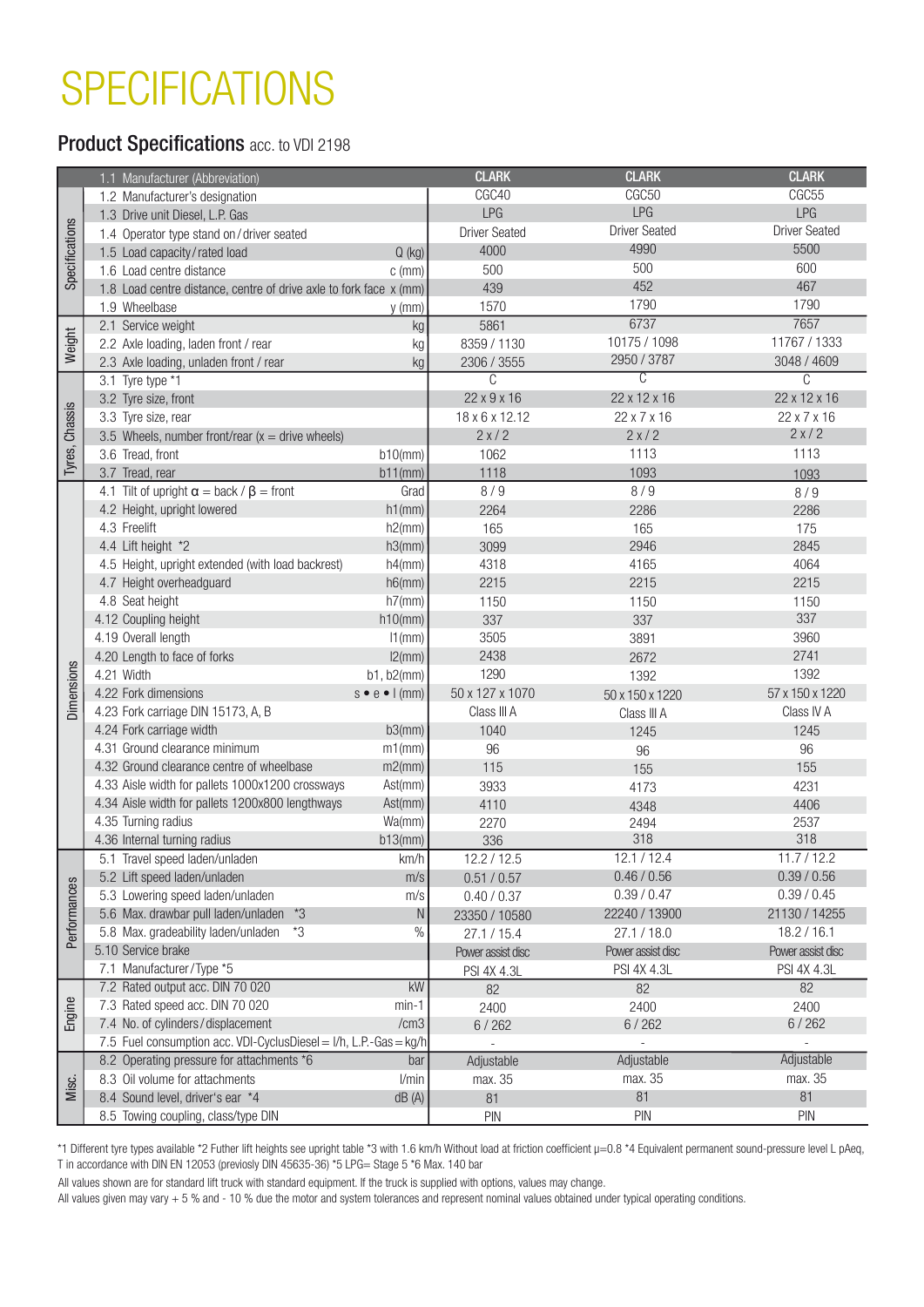

## Product Specifications acc. to VDI 2198

|                   | 1.1 Manufacturer (Abbreviation)                                    |                              | <b>CLARK</b>                 | <b>CLARK</b>            |
|-------------------|--------------------------------------------------------------------|------------------------------|------------------------------|-------------------------|
|                   | 1.2 Manufacturer's designation                                     |                              | CGC60                        | CGC70                   |
|                   | 1.3 Drive unit Diesel, L.P. Gas                                    |                              | <b>LPG</b>                   | LPG                     |
|                   | 1.4 Operator type stand on/driver seated                           |                              | <b>Driver Seated</b>         | <b>Driver Seated</b>    |
| Specifications    | 1.5 Load capacity/rated load                                       | $Q$ (kg)                     | 6000                         | 7000                    |
|                   | 1.6 Load centre distance                                           | $c$ (mm)                     | 600                          | 600                     |
|                   | 1.8 Load centre distance, centre of drive axle to fork face x (mm) |                              | 480                          | 480                     |
|                   | 1.9 Wheelbase                                                      | $y$ (mm)                     | 1905                         | 1905                    |
|                   | 2.1 Service weight                                                 | kg                           | 8532                         | 9462                    |
| Weight            | 2.2 Axle loading, laden front/rear                                 | kg                           | 13119 / 1536                 | 14703 / 1789            |
|                   | 2.3 Axle loading, unladen front/rear                               | kg                           | 3540 / 4992                  | 3707 / 5754             |
|                   | 3.1 Tyre type *1                                                   |                              | C                            | $\overline{\mathbb{C}}$ |
| Tyres, Chassis    | 3.2 Tyre size, front                                               |                              | 22 x 14 x 16                 | 22 x 14 x 16            |
|                   | 3.3 Tyre size, rear                                                |                              | 22 x 8 x 16                  | 22 x 8 x 16             |
|                   | 3.5 Wheels, number front/rear ( $x =$ drive wheels)                |                              | 2x/2                         | 2x/2                    |
|                   | 3.6 Tread, front                                                   | $b10$ (mm)                   | 1138                         | 1138                    |
|                   | 3.7 Tread, rear                                                    | $b11$ (mm)                   | 1067                         | 1067                    |
|                   | 4.1 Tilt of upright $\alpha$ = back / $\beta$ = front              | Grad                         | 8/8                          | 8/8                     |
|                   | 4.2 Height, upright lowered                                        | h1(mm)                       | 2515                         | 2515                    |
|                   | 4.3 Freelift                                                       | h2(mm)                       | 216                          | 216                     |
|                   | 4.4 Lift height *2                                                 | h3(mm)                       | 2972                         | 2972                    |
|                   | 4.5 Height, upright extended (with load backrest)                  | h4(mm)                       | 4191                         | 4191                    |
|                   | 4.7 Height overheadguard                                           | $h6$ (mm)                    | 2311                         | 2311                    |
|                   | 4.8 Seat height                                                    | $h7$ (mm)                    | 1150                         | 1150                    |
|                   | 4.12 Coupling height                                               | h10(mm)                      | 337                          | 337                     |
|                   | 4.19 Overall length                                                | $11$ (mm)                    | 4072                         | 4143                    |
|                   | 4.20 Length to face of forks                                       | $12$ (mm)                    | 2853                         | 2923                    |
|                   | 4.21 Width                                                         | b1, b2(mm)                   | 1494                         | 1494                    |
| <b>Dimensions</b> | 4.22 Fork dimensions                                               | $s \bullet e \bullet I$ (mm) | 65 x 150 x 1220              | 65 x 150 x 1220         |
|                   | 4.23 Fork carriage DIN 15173, A, B                                 |                              | Class IV A                   | Class IV A              |
|                   | 4.24 Fork carriage width                                           | b3(mm)                       | 1400                         | 1400                    |
|                   | 4.31 Ground clearance minimum                                      | $m1$ (mm)                    | 96                           | 96                      |
|                   | 4.32 Ground clearance centre of wheelbase                          | $m2$ (mm)                    | 155                          | 155                     |
|                   | 4.33 Aisle width for pallets 1000x1200 crossways                   | Ast(mm)                      | 4379                         | 4438                    |
|                   | 4.34 Aisle width for pallets 1200x800 lengthways                   | Ast(mm)                      | 4552                         | 4611                    |
|                   | 4.35 Turning radius                                                | Wa(mm)                       | 2669                         | 2728<br>298             |
|                   | 4.36 Internal turning radius                                       | $b13$ (mm)                   | 298                          | 16.3 / 16.6             |
|                   | 5.1 Travel speed laden/unladen<br>5.2 Lift speed laden/unladen     | km/h<br>m/s                  | 16.5 / 16.5<br>0.31 / 0.42   | 0.30 / 0.42             |
|                   | 5.3 Lowering speed laden/unladen                                   | m/s                          | 0.40 / 0.35                  | 0.40 / 0.35             |
|                   | 5.6 Max. drawbar pull laden/unladen<br>$*3$                        | N                            |                              | 41900 / 19795           |
| Performances      | 5.8 Max. gradeability laden/unladen<br>*3                          | $\frac{0}{0}$                | 42120 / 19885<br>32.3 / 19.9 | 29.9 / 17.7             |
|                   | 5.10 Service brake                                                 |                              | Power assist disc            | Power assist disc       |
|                   | 7.1 Manufacturer/Type *5                                           |                              | PSI 4X 4.3L                  | PSI 4X 4.3L             |
|                   | 7.2 Rated output acc. DIN 70 020                                   | kW                           | 82                           | 82                      |
|                   | 7.3 Rated speed acc. DIN 70 020                                    | $min-1$                      | 2400                         | 2400                    |
| Engine            | 7.4 No. of cylinders/displacement                                  | /cm3                         | 6/262                        | 6/262                   |
|                   | 7.5 Fuel consumption acc. VDI-CyclusDiesel = I/h, L.P.-Gas = kg/h  |                              |                              |                         |
|                   | 8.2 Operating pressure for attachments *6                          | bar                          | Adjustable                   | Adjustable              |
|                   | 8.3 Oil volume for attachments                                     | l/min                        | max. 35                      | max. 35                 |
| Misc.             | 8.4 Sound level, driver's ear *4                                   | dB(A)                        | 81                           | 81                      |
|                   | 8.5 Towing coupling, class/type DIN                                |                              | PIN                          | PIN                     |

\*1 Different tyre types available \*2 Futher lift heights see upright table \*3 with 1.6 km/h Without load at friction coefficient µ=0.8 \*4 Equivalent permanent sound-pressure level L p/ T in accordance with DIN EN 12053 (previosly DIN 45635-36) \*5 LPG= Stage 5 \*6 Max. 140 bar

All values shown are for standard lift truck with standard equipment. If the truck is supplied with options, values may change.

All values given may vary + 5 % and - 10 % due the motor and system tolerances and represent nominal values obtained under typical operating conditions.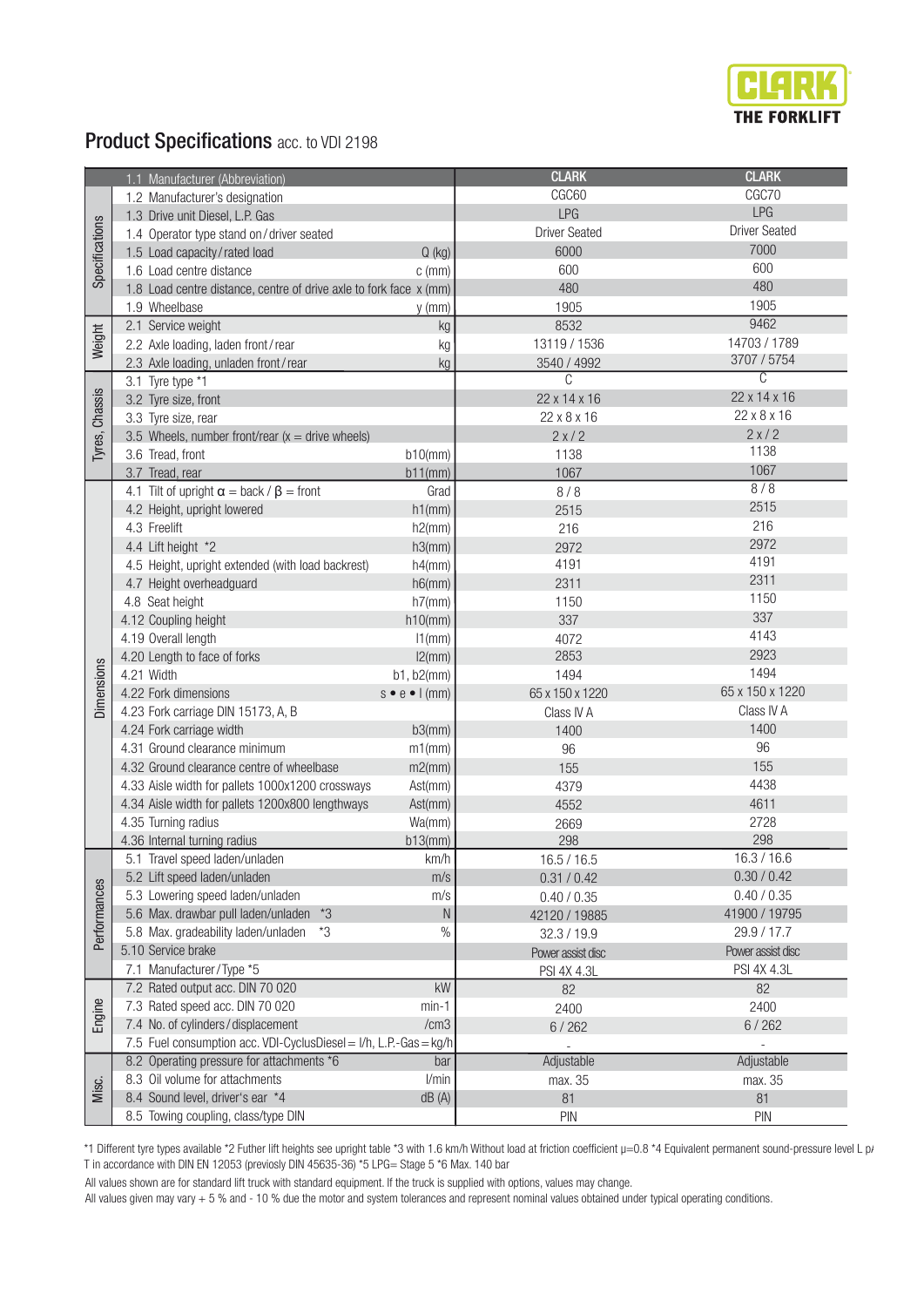# GENERAL DATA

**Truck Capacities** Capacity at different load centres **Note:** 



|                | Max.Fork<br><b>Height</b><br>(h3) | <b>Mast</b><br>Lowered<br>(h1) | <b>Mast</b><br>Extended<br>(h4) |                          | <b>Free Lift</b><br>(h2) |                          |  |
|----------------|-----------------------------------|--------------------------------|---------------------------------|--------------------------|--------------------------|--------------------------|--|
|                |                                   |                                | with load<br>backrest           | without load<br>backrest | with load<br>backrest    | without load<br>backrest |  |
|                | mm                                | mm                             | mm                              | mm                       | mm                       | mm                       |  |
|                | 2790                              | 2117                           | 4013                            | 3511                     |                          | 168                      |  |
| <b>STD</b>     | 3090                              | 2267                           | 4313                            | 3811                     |                          |                          |  |
|                | 3690                              | 2567                           | 4913                            | 4411                     | 168                      |                          |  |
|                | 4290                              | 2867                           | 5513                            | 5011                     |                          |                          |  |
|                | 4330                              | 2117                           | 5548                            | 4980                     | 897                      | 1465                     |  |
| <b>Triplex</b> | 4780                              | 2267                           | 5998                            | 5430                     | 1047                     | 1615                     |  |
|                | 5040                              | 2492                           | 6259                            | 5691                     | 1272                     | 1840                     |  |
|                | 5380                              | 2567                           | 6598                            | 6030                     | 1347                     | 1915                     |  |
|                | 5830                              | 2717                           | 7048                            | 6480                     | 1497                     | 2065                     |  |
|                | 6430                              | 3017                           | 7648                            | 7080                     | 1797                     | 2365                     |  |

The listed capacities are valid only for the standard upright in vertical position with standard fork carriage and standard forks, up to max. lifting height of 3300 mm. The centre of gravity of the load may be displaced by max. 100 mm against the longitudinal centre plane of the truck. Load centre is determined from top and front face of the forks. The values are based on a 1000 mm cube load configuration with the centre of gravity at the true centre of the cube. With upright tilted forward lower capacity values are valid. Attachments, longer forks, exceptional load dimensions and higher lifting heights can reduce the capacity.

Please talk to your CLARK dealer if you require further information.

|                | Max.Fork<br><b>Height</b><br>(h3) | <b>Mast</b><br>Lowered<br>(h1) | Mast<br><b>Extended</b><br>(h4) |                          | Free Lift<br>(h2)     |                          |  |
|----------------|-----------------------------------|--------------------------------|---------------------------------|--------------------------|-----------------------|--------------------------|--|
|                |                                   |                                | with load<br>backrest           | without load<br>backrest | with load<br>backrest | without load<br>backrest |  |
|                | mm                                | mm                             | mm                              | mm                       | mm                    | mm                       |  |
|                | 2545                              | 2116                           | 3769                            | 3459                     |                       | 178                      |  |
| <b>STD</b>     | 2845                              | 2266                           | 4069                            | 3759                     | 178                   |                          |  |
|                | 3445                              | 2566                           | 4669                            | 4359                     |                       |                          |  |
|                | 4045                              | 2866                           | 5269                            | 4959                     |                       |                          |  |
|                | 3865                              | 2116                           | 5094                            | 4690                     | 896                   | 1300                     |  |
| <b>Triplex</b> | 4280                              | 2266                           | 5508                            | 5104                     | 1046                  | 1450                     |  |
|                | 4580                              | 2416                           | 5808                            | 5404                     | 1196                  | 1600                     |  |
|                | 4870                              | 2516                           | 6106                            | 5702                     | 1296                  | 1700                     |  |
|                | 5330                              | 2716                           | 6558                            | 6154                     | 1496                  | 1900                     |  |
|                | 5930                              | 3016                           | 7158                            | 6754                     | 1796                  | 2200                     |  |

### Upright table CGC40 Upright table CGC55

## Upright table CGC50 Upright table CGC60/70

| Max.Fork<br><b>Height</b><br>(h3) | <b>Mast</b><br>Lowered<br>(h1) | <b>Mast</b><br><b>Extended</b><br>$(h4)$ * |                          | Free Lift<br>(h2) $*$ |                          |
|-----------------------------------|--------------------------------|--------------------------------------------|--------------------------|-----------------------|--------------------------|
|                                   |                                | with load<br>backrest                      | without load<br>backrest | with load<br>backrest | without load<br>backrest |
| mm                                | mm                             | mm                                         | mm                       | mm                    | mm                       |
| 2615                              | 2337                           | 3835                                       | 3835                     | 216                   | 216                      |
| 2970                              | 2515                           | 4191                                       | 4191                     |                       |                          |
| <b>STD</b><br>3430                | 2743                           | 4648                                       | 4648                     |                       |                          |
| 4040                              | 3048                           | 5258                                       | 5258                     |                       |                          |
| 3810                              | 2337                           | 5029                                       | 5029                     | 1397                  | 1397                     |
| 4420                              | 2540                           | 5659                                       | 5659                     | 1600                  | 1600                     |
| 4800                              | 2667                           | 6020                                       | 6020                     | 1727                  | 1727                     |
| 5030                              | 2743                           | 6248                                       | 6248                     | 1829                  | 1829                     |
| 5640                              | 3023                           | 6858                                       | 6858                     | 2108                  | 2108                     |
| 6985                              | 3607                           | 8204                                       | 8204                     | 2616                  | 2616                     |

|                | Max.Fork<br><b>Height</b><br>(h3) | <b>Mast</b><br>Lowered<br>(h1) | <b>Mast</b><br><b>Extended</b><br>(h4) |                          | <b>Free Lift</b><br>(h2) |                          |  |
|----------------|-----------------------------------|--------------------------------|----------------------------------------|--------------------------|--------------------------|--------------------------|--|
|                |                                   |                                | with load<br>backrest                  | without load<br>backrest | with load<br>backrest    | without load<br>backrest |  |
|                | mm                                | mm                             | mm                                     | mm                       | mm                       | mm                       |  |
| <b>STD</b>     | 2645                              | 2116                           | 3863                                   | 3405                     |                          | 168                      |  |
|                | 2945                              | 2266                           | 4163                                   | 3705                     |                          |                          |  |
|                | 3545                              | 2566                           | 4763                                   | 4305                     | 168                      |                          |  |
|                | 4145                              | 2866                           | 5363                                   | 4905                     |                          |                          |  |
|                | 4115                              | 2116                           | 5334                                   | 4972                     | 896                      | 1258                     |  |
| <b>Triplex</b> | 4530                              | 2266                           | 5748                                   | 5386                     | 1046                     | 1408                     |  |
|                | 4830                              | 2416                           | 6048                                   | 5686                     | 1196                     | 1558                     |  |
|                | 5040                              | 2566                           | 6248                                   | 5886                     | 1346                     | 1708                     |  |
|                | 5580                              | 2716                           | 6798                                   | 6436                     | 1496                     | 1858                     |  |
|                | 6180                              | 3016                           | 7398                                   | 7036                     | 1796                     | 2158                     |  |

\* **Note:** The carriage roller bars are on the same height as the load back rest.